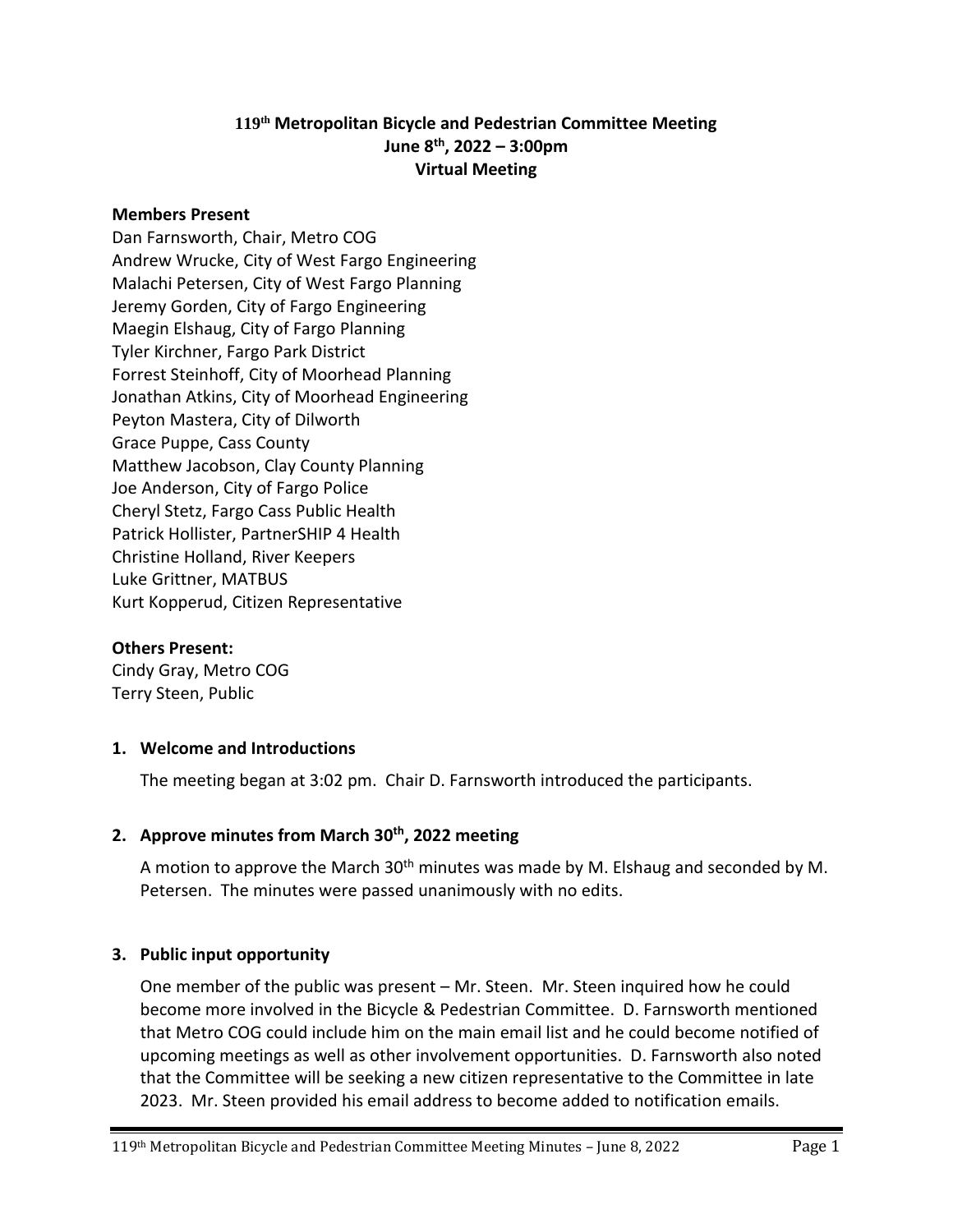# **4. Additional Bicycle & Pedestrian Committee voting member**

D. Farnsworth notified the Committee that a new voting member has been added to the Bicycle & Pedestrian Committee. Per the request of Metro COG's TTC and approved by Metro COG's Policy Board, a transit representative was deemed necessary. Luke Grittner of MATBUS is now the transit representative on the Bicycle & Pedestrian Committee, with Taaren Haak (MATBUS) as the proxy. Mr. Grittner introduced himself to the Committee.

# **5. Score & recommend funding for ND Transportation Alternatives applications**

The Committee proceeded by scoring the four Transportation Alternatives (TA) applications which were submitted as a result of extra TA funding for fiscal year (FY) 2023. The final scores came to be the following per application:

- City of Fargo Bison Village Path Project: 50 pts
- City of Fargo Red River Shared Use Path south of Harwood Dr. Phase 1: 35 pts
- City of Horace Center Ave Multi-Modal Improvements: 35 pts
- City of Horace County Rd 17 Shared Use Path Phase 3: 35 pts

After the scoring was completed, the Committee discussed the most appropriate ways to allocate the TA funding for the projects. C. Gray mentioned that the most recent discussions with NDDOT suggest that roughly \$800,000 should be available for ND TA projects within Metro COG's urbanized area for FY 2024.

After discussion occurred with the Committee, it was decided that it was most appropriate to allocate the maximum allowable percentage, 80% of total project cost, to the highest scoring projects - Fargo's Bison Village Path. Since the other projects all tied with 35 points, it was decided that the remaining funding would be split evenly among the other projects based on percentage of total project cost.

*After the meeting, these amounts were calculated and are as follows:*

- *City of Fargo – Bison Village Path Project*
	- o *Total construction cost: \$360,000*
	- o *Recommended TA funding: \$ 288,000 (80%)*
	- o *Local match: \$72,000 (20%)*
- **•** City of Fargo Red River Shared Use Path south of Harwood Dr. Phase 1:
	- o *Total construction cost: \$200,000*
	- o *Recommended TA funding: \$144,756 (72%)*
	- o *Local match: \$55,244 (28%)*
- *City of Horace – Center Ave Multi-Modal Improvements:* 
	- o *Total construction cost: \$166,250*
	- o *Recommended TA funding: \$120,329 (72%)*
	- o *Local match: \$45,921 (28%)*
- *City of Horace – County Rd 17 Shared Use Path Phase 3:*